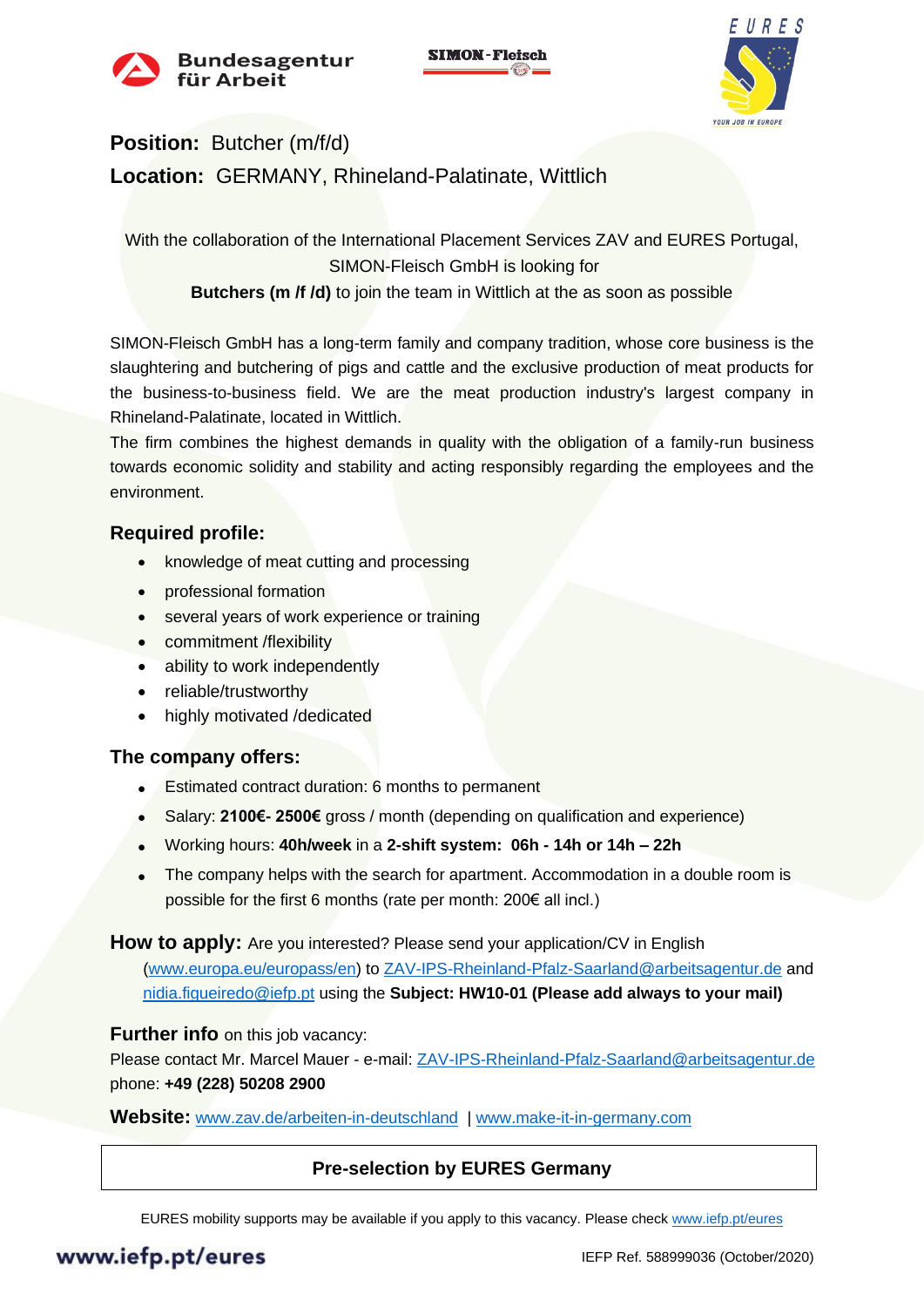



**Position:** Meatpacker / meat preparations processor / Helper (m/f/d) **Location:** GERMANY, Rhineland-Palatinate, Wittlich

With the collaboration of the International Placement Services ZAV and EURES Portugal, SIMON-Fleisch GmbH is looking for a **Meatpacker / meat preparations processor / Helper (m/f/d)** to join the team in Wittlich at the as soon as possible.

SIMON-Fleisch GmbH has a long-term family and company tradition, whose core business is the slaughtering and butchering of pigs and cattle and the exclusive production of meat products for the business-to-business field. We are the meat production industry's largest company in Rhineland-Palatinate, located in Wittlich.

The firm combines the highest demands in quality with the obligation of a family-run business towards economic solidity and stability and acting responsibly regarding the employees and the environment.

#### **Required profile:**

- some work experience in the area
- commitment /flexibility
- ability to work independently
- reliable/trustworthy
- highly motivated /dedicated

#### **The company offers:**

- Estimated contract duration: 6 months to permanent
- Salary: **Min. 1650€** gross / month (depending on qualification and experience)
- Working hours: **40h/week** in a **2-shift system: 06h - 14h or 14h - 22h**
- The company helps with the search for apartment. Accommodation in a double room is possible for the first 6 months (rate per month: 200€ all incl.)

#### **How to apply:** Are you interested? Please send your application/CV in English

[\(www.europa.eu/europass/en\)](http://www.europa.eu/europass/en) to [ZAV-IPS-Rheinland-Pfalz-Saarland@arbeitsagentur.de](mailto:ZAV-IPS-Rheinland-Pfalz-Saarland@arbeitsagentur.de) and [nidia.figueiredo@iefp.pt](mailto:nidia.figueiredo@iefp.pt) using the **Subject: HW10-03 (Please add always to your mail)**

#### **Further info** on this job vacancy:

Please contact Mr. Marcel Mauer - e-mail[: ZAV-IPS-Rheinland-Pfalz-Saarland@arbeitsagentur.de](mailto:ZAV-IPS-Rheinland-Pfalz-Saarland@arbeitsagentur.de) phone: **+49 (228) 50208 2900**

**Website:** [www.zav.de/arbeiten-in-deutschland](http://www.zav.de/arbeiten-in-deutschland) | [www.make-it-in-germany.com](http://www.make-it-in-germany.com/)

## **Pre-selection by EURES Germany**

EURES mobility supports may be available if you apply to this vacancy. Please check [www.iefp.pt/eures](http://www.iefp.pt/eures)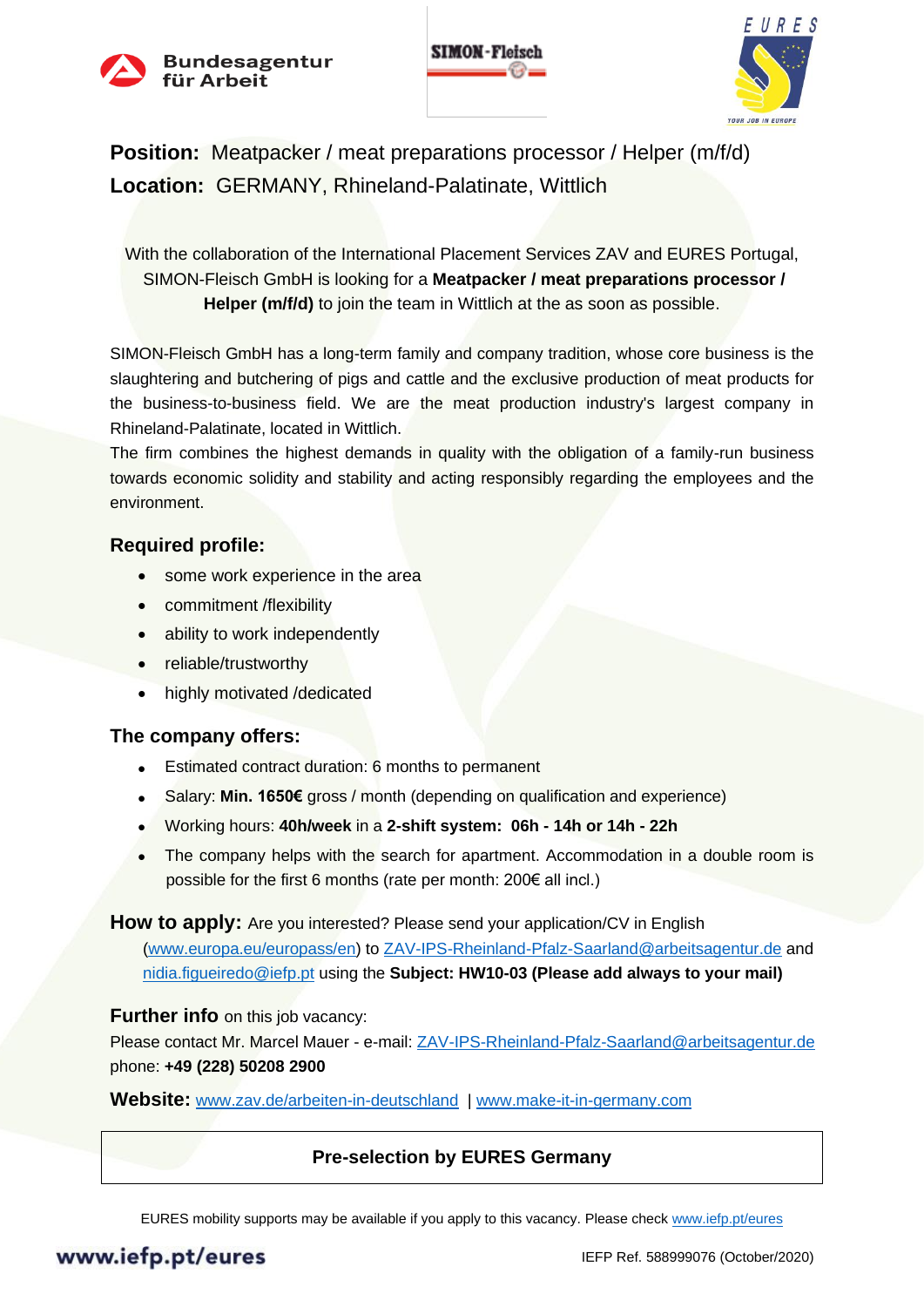



# **Position:** Slaughterer (m/f/d) **Location:** GERMANY, Rhineland-Palatinate, Wittlich

With the collaboration of the International Placement Services ZAV and EURES Portugal. SIMON-Fleisch GmbH is looking for **Slaughterers (m/f/d)** to join the team in Wittlich, as soon as possible.

SIMON-Fleisch GmbH has a long-term family and company tradition, whose core business is the slaughtering and butchering of pigs and cattle and the exclusive production of meat products for the business-to-business field. We are the meat production industry's largest company in Rhineland-Palatinate, located in Wittlich.

The firm combines the highest demands in quality with the obligation of a family-run business towards economic solidity and stability and acting responsibly regarding the employees and the environment.

## **Required profile:**

- professional formation
- several years of work experience or training
- commitment /flexibility
- ability to work independently
- reliable/trustworthy
- highly motivated /dedicated

## **The company offers:**

- Estimated contract duration: 6 months to permanent
- Salary: **2100€- 2500€** gross / month (depending on qualification and experience)
- Working hours: **40h/week** in a **2-shift system: 06h - 14h or 14h – 22h**
- The company helps with the search for apartment. Accommodation in a double room is possible for the first 6 months (rate per month: 200€ all incl.)

#### **How to apply:** Are you interested? Please send your application/CV in English

[\(www.europa.eu/europass/en\)](http://www.europa.eu/europass/en) to [ZAV-IPS-Rheinland-Pfalz-Saarland@arbeitsagentur.de](mailto:ZAV-IPS-Rheinland-Pfalz-Saarland@arbeitsagentur.de) and [nidia.figueiredo@iefp.pt](mailto:nidia.figueiredo@iefp.pt) using the **Subject: HW10-02 (Please add always to your mail)**

## **Further info** on this job vacancy:

Please contact Mr. Marcel Mauer - e-mail[: ZAV-IPS-Rheinland-Pfalz-Saarland@arbeitsagentur.de](mailto:ZAV-IPS-Rheinland-Pfalz-Saarland@arbeitsagentur.de) phone: **+49 (228) 50208 2900**

**Website:** [www.zav.de/arbeiten-in-deutschland](http://www.zav.de/arbeiten-in-deutschland) | [www.make-it-in-germany.com](http://www.make-it-in-germany.com/)

## **Pre-selection by EURES Germany**

EURES mobility supports may be available if you apply to this vacancy. Please check [www.iefp.pt/eures](http://www.iefp.pt/eures)